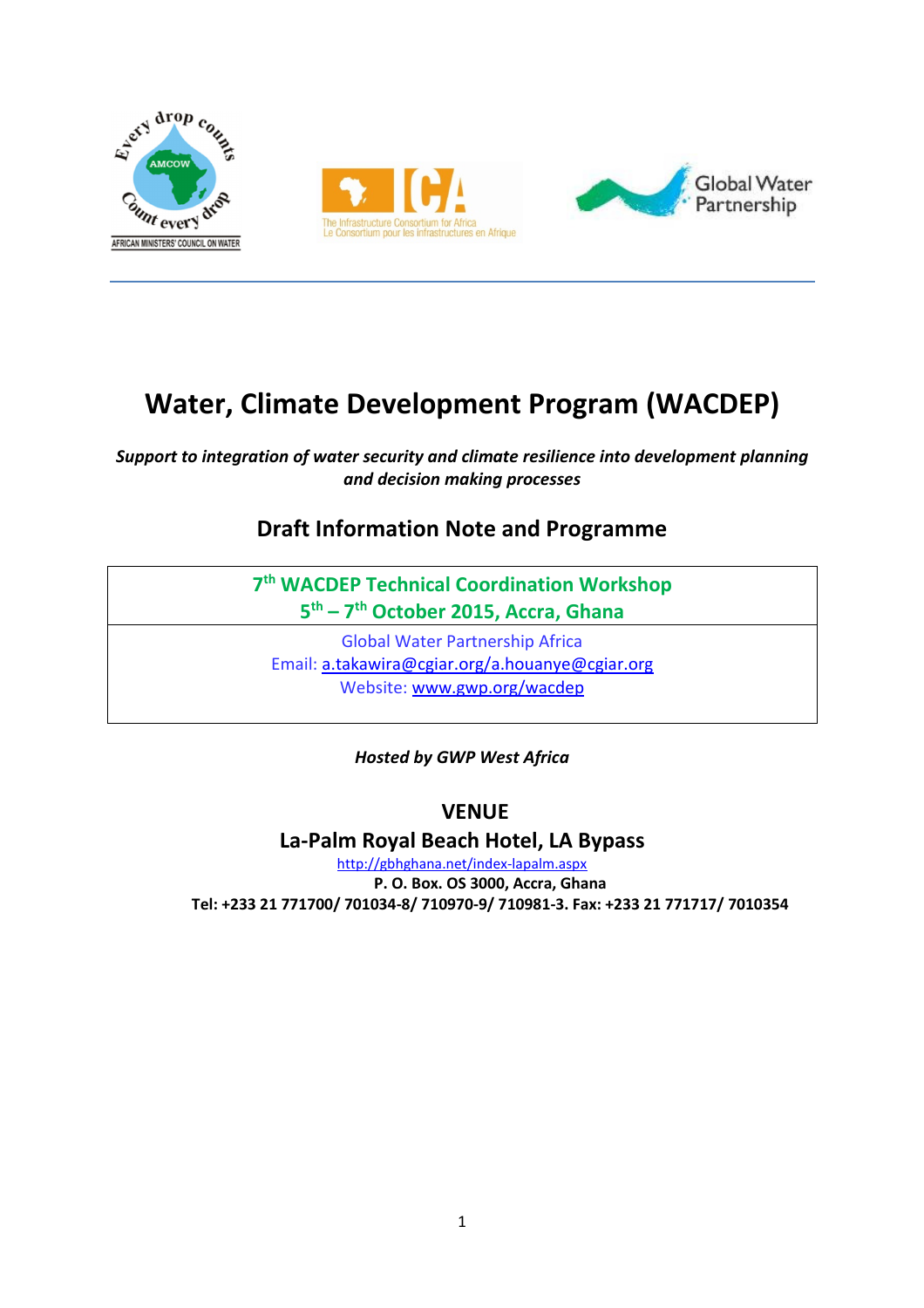### 1.0 Background

 $\overline{a}$ 

In November 2010, during the 3<sup>rd</sup> Africa Water Week, the extra-ordinary session of the African Ministers' Council on Water (AMCOW) adopted a decision recommending that the Global Water Partnership (GWP) and partners operationalise the Water, Climate and Development Programme (WACDEP). The programme was developed as response to the January 2009 AMCOW request for GWP to support the implementation of the 2008 African Union Sharm el-Sheikh Declaration on Water and Sanitation.

The WACDEP aims to integrate water security and climate resilience in development planning processes, build climate resilience and support countries to adapt to a new climate regime through increased investments in water security. By building climate resilience, the initiative will contribute to peace building and conflict prevention, support pan-African integration and help safeguard investments in economic development, poverty reduction, the Millennium Development Goals (MDGs) and the Sustainable Development Goals (SDGs). The programme responds directly to the commitments expressed by African Heads of State in the Sharm el-Sheikh Declaration on water and sanitation.

The WACDEP supports the implementation of AMCOW's work programmes (2010-2013 and 2014-2016) and in particular the Theme 4 focusing on Climate change, water and disaster risk reduction of AMCOW's programme. The WACDEP targets initially eight countries: Cameroon, Ghana, Burkina Faso, Mozambique, Zimbabwe, Burundi, Rwanda and Tunisia; and four river basins: Volta Basin, Lake Chad, Lake Victoria-Kagera, and Limpopo Basin and 1 Transboundary aquifer-the North Western Sahara Aquifer System. The transboundary basin approach enables at least 23 African countries<sup>1</sup> to benefit from the WACDEP's results and outcomes. In the current AMCOW Triennial Work Programme to be implemented from 2015 – 2017 a planned 10 more countries need to be supported in the implementation of WACDEP.

The goal of the programme is to promote water as a key part of sustainable regional and national development and contribute to climate change adaptation for economic growth and human security.

The overall objective is to support integration of water security and climate resilience in development planning and decision making processes, through enhanced technical and institutional capacity and predictable financing and investments in water security and climate change adaptation. The expected outcomes are:

- Water security and climate resilience integrated in development planning and decisionmaking processes.
- Capacities of partnerships, institutions and stakeholders enhanced to integrate water security and climate resilience in development planning and decision-making processes.
- "No regrets" investment and financing strategies for water security, climate resilience and development formulated and governments begin to implement them. In addition, fundable projects (infrastructure-related) for water security, climate resilience and development defined and shared with development banks.

<sup>&</sup>lt;sup>1</sup> Volta River Basin - 6 countries (Benin, Burkina Faso, Côte d'Ivoire, Ghana, Mali, Togo); Lake Chad Basin - 8 countries (Algeria, Central African Republic, Cameroon, Chad, Libya, Niger, Nigeria, Sudan); Limpopo Basin - 4 countries (Botswana, Mozambique, South Africa and Zimbabwe); Kagera Basin - 4 countries (Burundi, Rwanda, Tanzania, Uganda); and North-Western Sahara Aquifer System - 3 countries (Algeria, Libya and Tunisia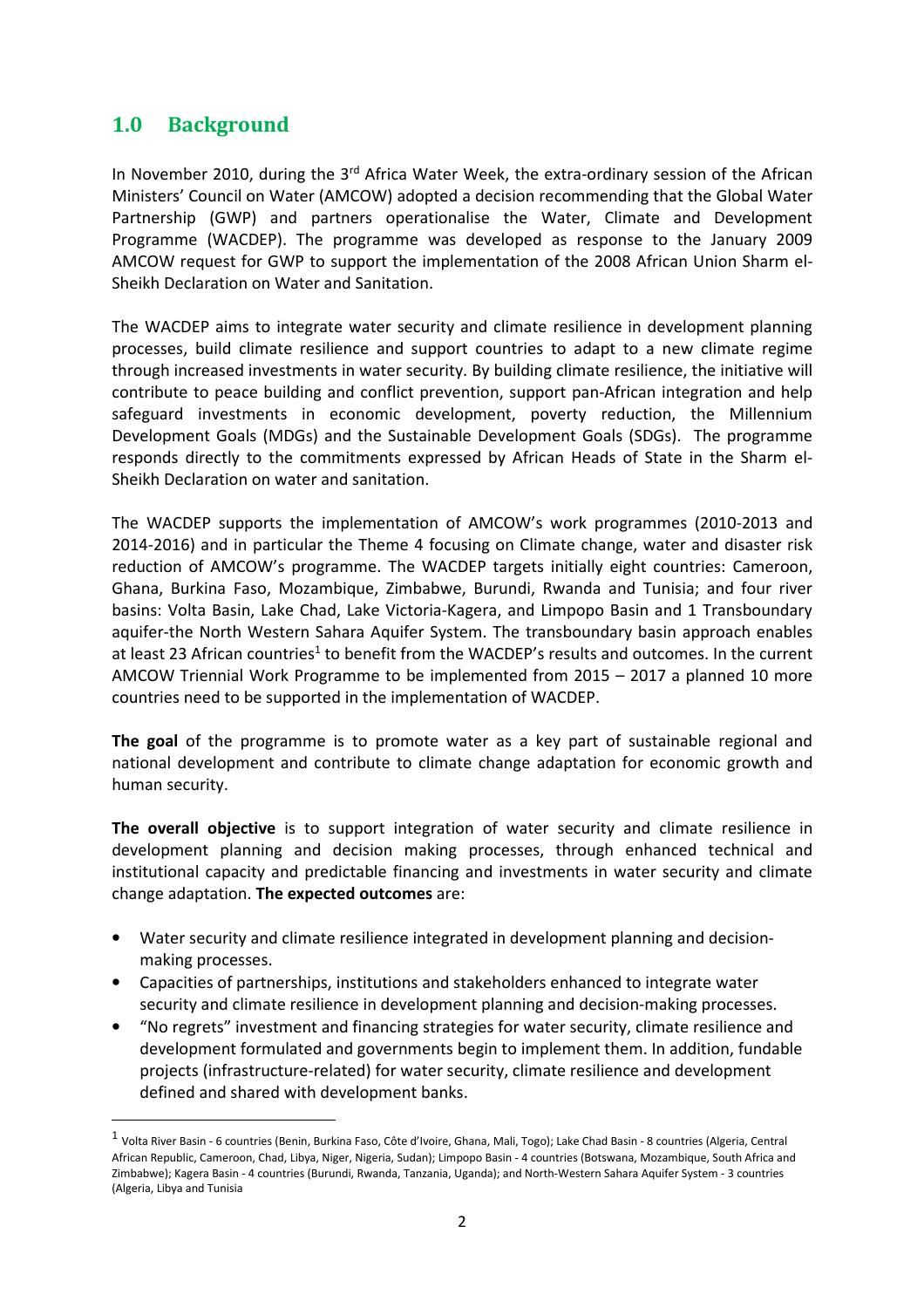WACDEP was launched at the 2011 Stockholm World Water Week. The WACDEP implementation began in July 2011 with an inception phase to introduce the programme at regional and country level and also define key actors and priority activities for detailed implementation from 2012 onwards.

The WACDEP Technical Coordination meetings are held regularly to share progress, approaches and lessons learnt in delivering the WACDEP outputs. The meetings are aimed at creating communities of practice so that regions and countries with commonalties in deliverables can be encouraged to work together and learn from each other. The workshops also serve as platforms to discuss the key constraints and opportunities identified for implementation, and set the stage for scaling up WACDEP implementation.

In addition to programmatic issues, the WACDEP Technical Coordination meetings also discussed financial issues for the programme and the proposed new WACDEP budget allocations for countries/regions and guidelines for WACDEP financial and narrative reporting.

Regional managers and coordinators Communication Officers as well as partners from programme supported institutions come together to discuss ways of improving communications and knowledge management within WACDEP both internally and externally.

#### Six successful Technical Coordination Meetings have been held since 2010:

- The  $1<sup>st</sup>$  meeting was held in June 2010 in Tunis, Tunisia
- The  $2^{nd}$  meeting was held in May 2011 in Cairo, Egypt
- The 3<sup>rd</sup> meeting was held in August 2012 in Stockholm, Sweden
- The  $4<sup>th</sup>$  meeting was held in January 2013 in Pretoria, South Africa
- The  $5<sup>th</sup>$  meeting was held in September 2013 in Kigali, Rwanda
- The  $6<sup>th</sup>$  meeting was held in September 2014 in Harare, Zimbabwe.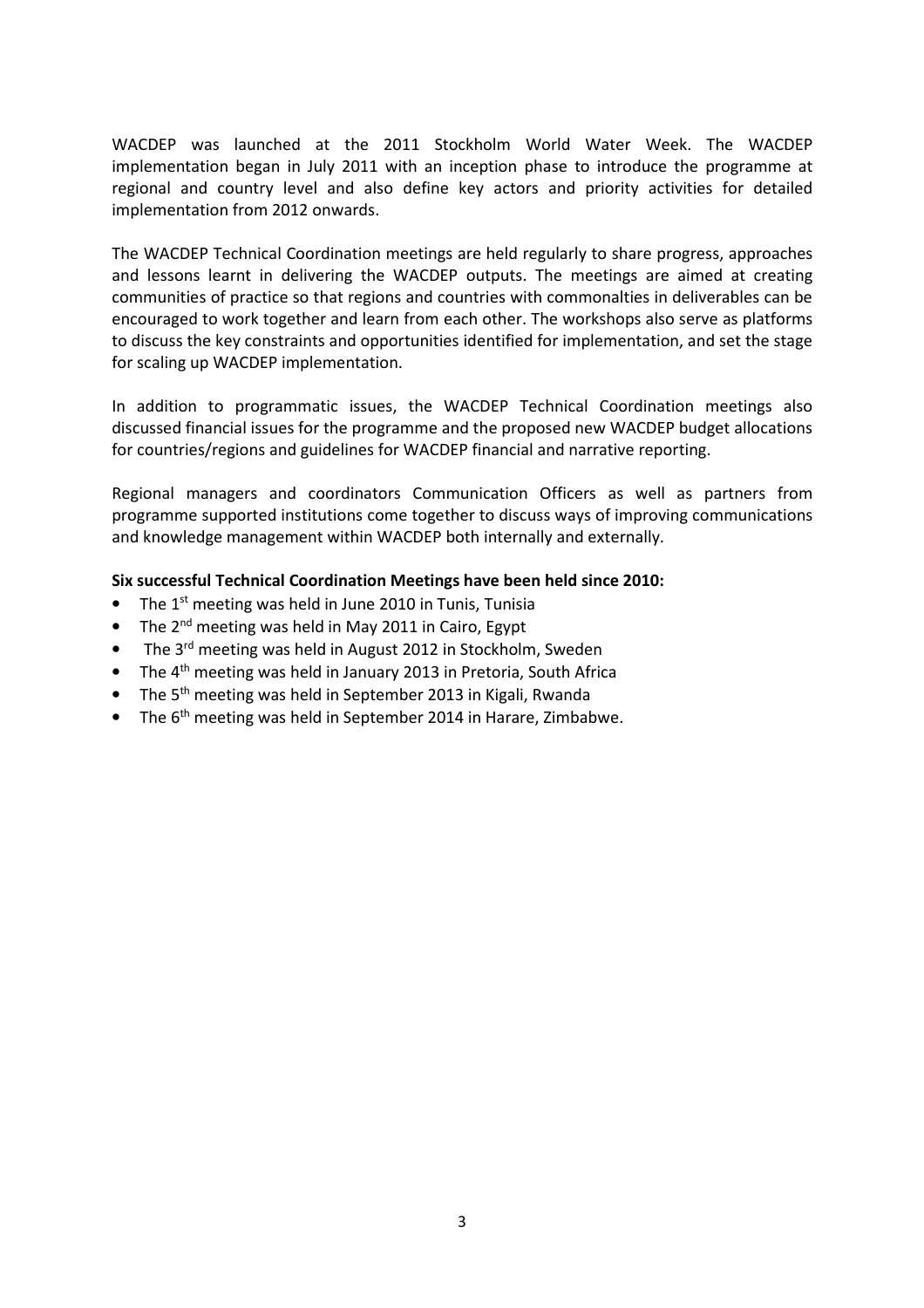## 2.0 Workshop format and structure

To catalyse exchange of lessons, knowledge sharing and technical coordination of WACDEP implementation among the GWP regions, Technical Coordination Workshops are convened as part of the WACDEP Africa programme.

The  $7<sup>th</sup>$  WACDEP Coordination workshop will be held in Accra, Ghana  $5<sup>th</sup> - 7<sup>th</sup>$  October 2015. The workshop will involve the following key meetings held over the 3 days:

| <b>Dates</b>      |           | <b>Meeting</b>                   | <b>Expected Participants</b>                             |
|-------------------|-----------|----------------------------------|----------------------------------------------------------|
| $5^{th} - 6^{th}$ |           | <b>WACDEP Africa Technical</b>   | <b>GWP Regional Coordinators, Regional Communication</b> |
| October           |           | Coordination and                 | Officers, WACDEP Regional Programme Officers,            |
|                   |           | <b>Annual Planning Meeting</b>   | <b>WACDEP Country Programme Managers/Officers,</b>       |
|                   |           |                                  | GWPO, AMCOW Sec, WACDEP Reference Group                  |
|                   |           |                                  | Members, WACDEP CU, ICA                                  |
| 7 <sup>th</sup>   |           | <b>Ghana Investment Planning</b> | Ghana Technical Working Group, Ghana Investment          |
| October           |           | Workshop                         | Planning Consultant, WACDEP RG, GWPO, WACDEP CU          |
|                   | $\bullet$ | Developing WACDEP                | <b>GWP Regional Coordinators, Regional Communication</b> |
|                   |           | Knowledge Products               | Officers, Regional and Country Programme                 |
|                   |           |                                  | Manager/Officers, WACDEP RG, GWPO, WACDEP CU             |
|                   |           |                                  | and Pan African Knowledge Expert                         |
|                   |           | <b>Finance Officers Meeting</b>  | <b>GWPO and Regional Finance Officers</b>                |

### 2.1 WACDEP Africa Technical Coordination and Annual Planning Meeting (5th – 6th October)

The  $7<sup>th</sup>$  Technical Coordination Meeting comes at a time when the GWP regions and countries are in process of finalising implementation of WACDEP in 8 countries and expanding to 10 additional countries as per the AMCOW EXCO mandate and reflected in the current AMCOW Triennial Work Plan 2014 – 2017.

#### Specifically, the workshop will aim to achieve the following:

- Share progress, challenges opportunities and innovative approaches related to the implementation of the WACDEP in the countries and regions.
- Support the countries and regions in developing the 2016 WACDEP Annual Work plans with budgets for the regions and countries.
- Initiate the process of developing WACDEP Regional Project Documents (2016/17 2019) to support the expansion of WACDEP.
- Initiate the process to develop knowledge products from the implementation of the WACDEP.

#### Development of knowledge products (7<sup>th</sup> of October)

The WACDEP teams have over the past years been implementing a number of activities that need to be showcased and also lessons shared widely. This session will focus on coming up with a consolidated approach to developing key products from WACDEP implementation in Africa.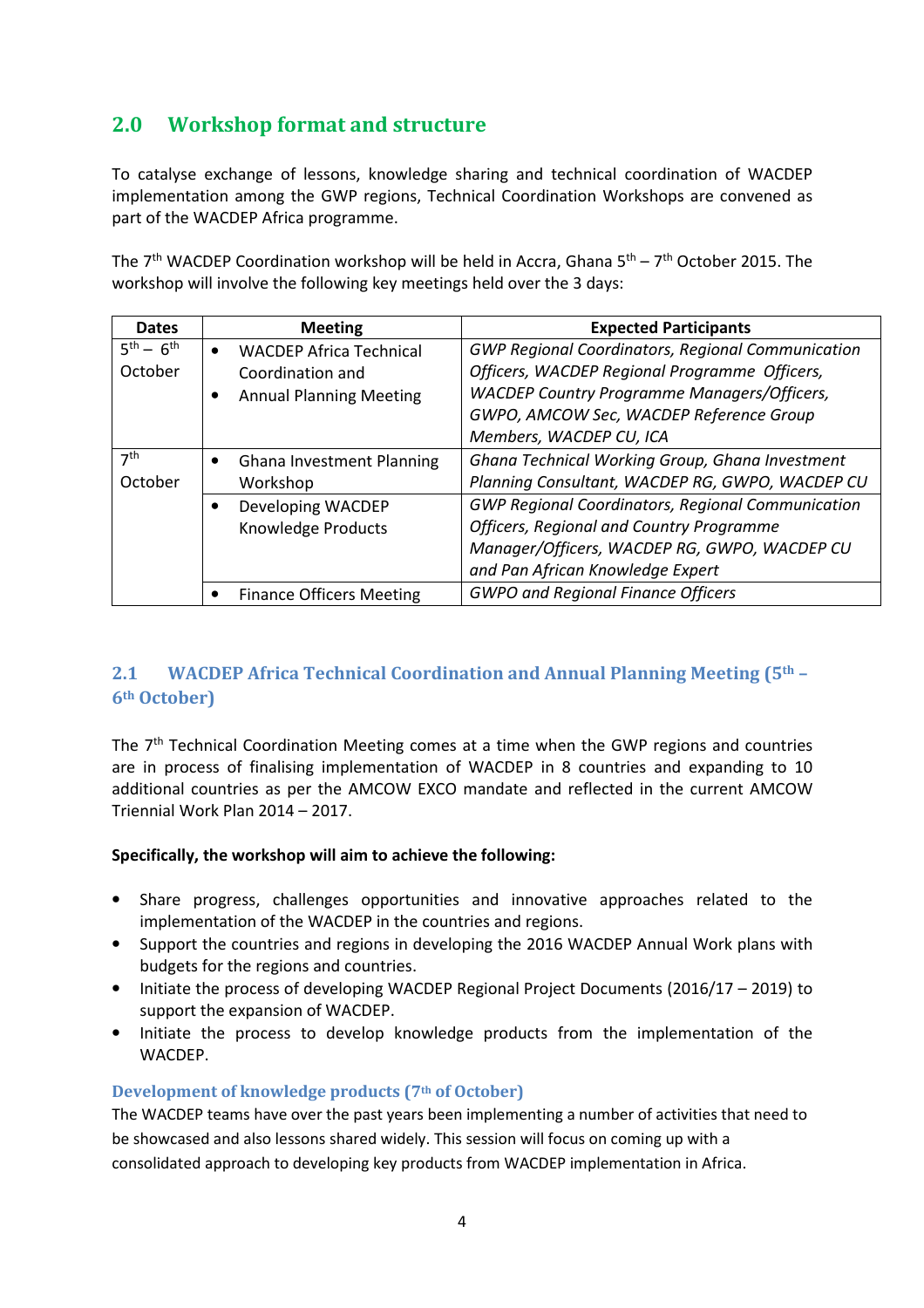#### Financial Management Meeting (7<sup>th</sup> of October)

This meeting will focus on budgeting/forecasting, cash-flow planning, country reporting, and audit preparations. It will bring all the Finance Officers together.

#### Ghana Investment Planning Meetings (7th of October)

This meeting will bring together the Ghana Team and the WACDEP Reference Group to review the implementation of the Investment Planning process in the White Volta Basin.

#### 3.0 Workshop Logistics

The 7th Technical Coordination Meeting will bring together Programme's partners including ICA IUCN and IWMI, Regional Coordinators, Reference Group members, WACDEP Africa CU and Experts, WACDEP Regional and Country Programme Managers/Officer, CWP Chair or Coordinator and AMCOW/Govt. Focal Point WACDEP at country level and Communication Officers).

Participants' names with relevant details should be sent to Ofosu-Ennin (ennrene@yahoo.com; gwpghana@yahoo.com), Maika Mueller (maika.muller@gwp.org), and Julienne Yegba (J.Yegba@cgiar.org ).

GWP Ghana Country Water Partnership will send invitation and visa letters to participants once they send their details.

GWP Regions are responsible for arranging return flights to Accra for their delegations. This includes all local transport costs and insurance and visa fees in home country of participant. For participants who will take Visa on arrival at Kotoka International Airport in Accra, the fee is USD 150.00 payable to Mr. Tendai Gandanzara, the Finance Officer at WACDEP Coordination Unit.

DSA and accommodation for all participants from GWP Regions/ Countries and their partners will be covered through the WACDEP country and regional budgets as per GWPO rates.

Ghana Country Water Partnership has blocked a preliminary number of hotel rooms for our participants at the workshop (hotel rate USD 246 per night). Please send your confirmation and your itinerary by no later than 25th of September to Ofosu-Ennin (ennrene@yahoo.com; gwpghana@yahoo.com), Maika Mueller (maika.muller@gwp.org), Julienne Yegba (J.Yegba@cgiar.org) as soon as you have made your ticket bookings.

Local transport in Accra will be organised by GWP Ghana Country Water Partnership and paid for GWP Regions/ Countries and their partners by the WACDEP CU base on itineraries sent.

GWPO and the WACDEP CU will arrange travel for the WACDEP RG members and Maika Muller will be the contact person for all issues related to this group.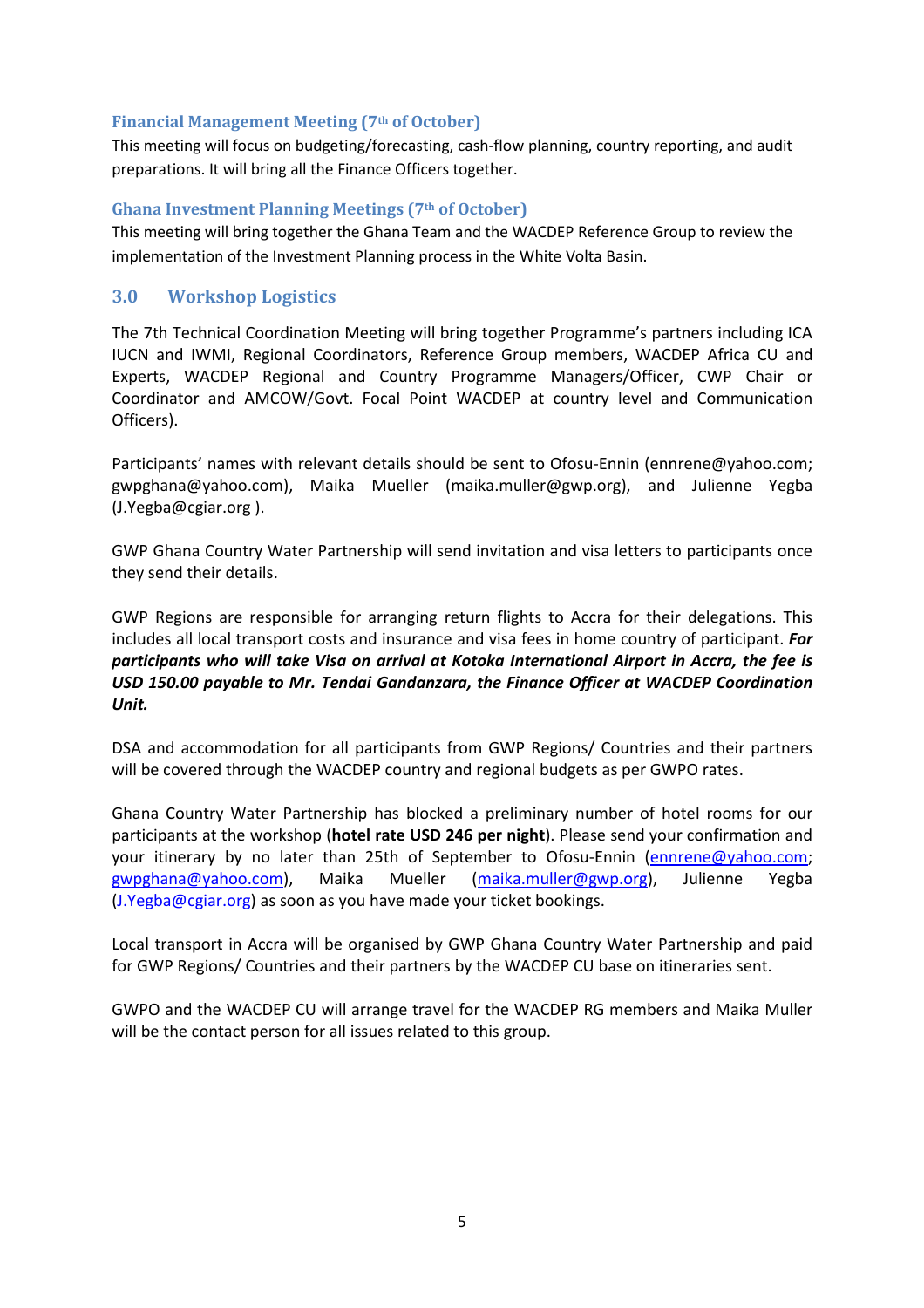# WACDEP 7<sup>th</sup> Technical Coordination Meeting

| <b>Time</b>                         | <b>Session</b>                                      | <b>Facilitator/Presenter</b>                        | <b>Objectives</b>                                       |  |  |
|-------------------------------------|-----------------------------------------------------|-----------------------------------------------------|---------------------------------------------------------|--|--|
| Monday 5 <sup>th</sup> October 2015 |                                                     |                                                     |                                                         |  |  |
| $08:00 - 08:30$                     | Registration                                        | <b>GWP Ghana</b>                                    | Registration, introduction to meeting objectives and    |  |  |
|                                     | <b>Session 1: Opening Session</b>                   | <b>Chair: Executive Secretary of Water</b>          | participants                                            |  |  |
|                                     |                                                     | <b>Resources Commission, Ghana</b>                  |                                                         |  |  |
|                                     | <b>Welcoming Remarks</b>                            | GWP Ghana Chairman<br>$\bullet$                     |                                                         |  |  |
| $08:30 - 09:30$                     |                                                     | Head of GWP WACDEP Africa CU<br>$\bullet$           |                                                         |  |  |
|                                     |                                                     | <b>AMCOW Representative</b><br>$\bullet$            |                                                         |  |  |
|                                     |                                                     | <b>GWPO Executive Secretary</b><br>$\bullet$        |                                                         |  |  |
|                                     | <b>Official Opening</b>                             | Minister in Charge of Water, Ghana TBC<br>$\bullet$ |                                                         |  |  |
| $09:30 - 09:40$                     | <b>WACDEP Implementation Past and Future</b>        | Alex Simalabwi                                      |                                                         |  |  |
| $09:40 - 09:50$                     | WACDEP RG - Status Report                           | <b>Torkil Jonch Clausen</b>                         |                                                         |  |  |
| $09:50 - 09:55$                     | Overview of Workshop Objectives                     | Andrew Takawira                                     |                                                         |  |  |
| $09:55 - 10:00$                     | Photo session                                       | ALL                                                 |                                                         |  |  |
| $10:00 - 10:20$                     |                                                     | <b>TEA BREAK</b>                                    |                                                         |  |  |
|                                     | <b>Session 2: Progress on WACDEP implementation</b> | <b>Ruth Beukman</b>                                 |                                                         |  |  |
| $10:20 - 10:30$                     | Overview of expected results from WACDEP Africa     | Ralph Philip                                        | Presentation and discussion on progress, challenges and |  |  |
| 10:30 -10:40                        | <b>WACDEP Overview and Pan African Activities</b>   | Armand Houanye                                      | innovative approaches around the implementation of the  |  |  |
|                                     | <b>WACDEP CU</b><br>$\bullet$                       |                                                     | WACDEP in countries transboundary basins and regions    |  |  |
| $10:40 - 11:00$                     | Central Africa                                      | Hycinth Banseka                                     |                                                         |  |  |
|                                     | Cameron<br>$\bullet$                                |                                                     |                                                         |  |  |
| $11:00 - 11:20$                     | East Africa                                         | Kidane Jembere                                      |                                                         |  |  |
|                                     | Burundi<br>$\bullet$                                |                                                     |                                                         |  |  |
|                                     | Rwanda                                              |                                                     |                                                         |  |  |
| $11:20 - 11:40$                     | North Africa                                        | Sarra Touzi                                         |                                                         |  |  |
|                                     | Tunisia<br>$\bullet$                                |                                                     |                                                         |  |  |
| $11:40 - 12:00$                     | Southern Africa                                     | Michael Ramaano                                     |                                                         |  |  |
|                                     | Mozambique<br>$\bullet$                             |                                                     |                                                         |  |  |
|                                     | Zimbabwe<br>$\bullet$                               |                                                     |                                                         |  |  |
| $12:00 - 12:20$                     | <b>West Africa</b>                                  | Mahamoudou Tiemtore                                 |                                                         |  |  |
|                                     | Burkina Faso<br>$\bullet$                           |                                                     |                                                         |  |  |
|                                     | Ghana<br>$\bullet$                                  |                                                     |                                                         |  |  |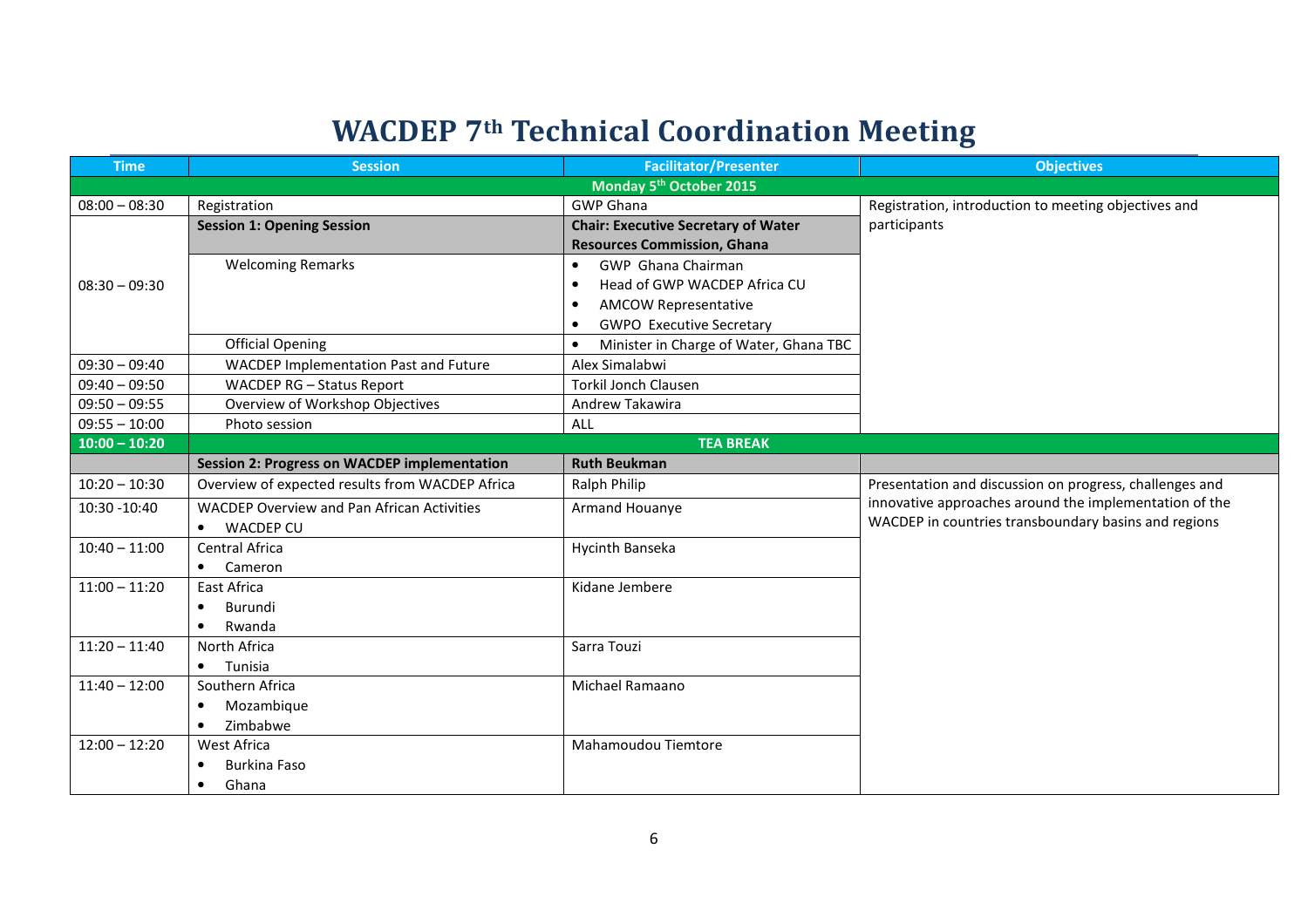| <b>Time</b>     | <b>Session</b>                                              | <b>Facilitator/Presenter</b>               | <b>Objectives</b>                                               |
|-----------------|-------------------------------------------------------------|--------------------------------------------|-----------------------------------------------------------------|
| $12:20 - 12:40$ | <b>IDMP Progress Reports</b>                                |                                            | Presentation and discussion on progress, challenges and         |
|                 | Eastern Africa<br>$\bullet$                                 | Gerald Kairu<br>$\bullet$                  | innovative approaches around the implementation of the          |
|                 | West Africa<br>$\bullet$                                    | Felicite Vodounhessi<br>$\bullet$          | WACDEP in countries transboundary basins and regions            |
| $12:20 - 13:30$ | Plenary discussion on the Session 2                         | Alex Simalabwi                             |                                                                 |
| $13:30 - 14:30$ |                                                             |                                            |                                                                 |
|                 | <b>Session 3: Investment Planning</b>                       | <b>Patrick Safari</b>                      |                                                                 |
| $14:30 - 14:45$ | Overview on WACDEP Investment Planning in Africa -          | Roberto Martin-Hurtado                     | Presentations and discussions on WACDEP approach and            |
|                 | challenges and successes                                    |                                            | experiences leading to leverage water security and climate      |
| $14:45 - 15:00$ | Experience from the Caribbean Investment Planning           | Natalie Boodram (via Skype)/Nigel          | resilience investments and general discussion on lessons learnt |
|                 |                                                             | Walmsely                                   | and way forward                                                 |
| $15:00 - 15:15$ | Overview of Ghana Investment Planning                       | Maxwell Boateng-Gyimah<br>$\bullet$        |                                                                 |
| $15:15 - 15:45$ | Discussion - lessons learnt and way forward                 | <b>Torkil Jonch Clausen</b>                |                                                                 |
| $15:45 - 16:00$ |                                                             | <b>TEA BREAK</b>                           |                                                                 |
|                 | Session 4: Building community resilience -                  | Luc Mamba                                  |                                                                 |
|                 | <b>Demonstration Projects</b>                               |                                            |                                                                 |
| $16:00 - 16:15$ | Overview of WACDEP Work Package 5<br>$\bullet$              | Armand Houanye<br>$\bullet$                | Presentations and discussions on approaches and experiences     |
| $16:15 - 17:00$ | Experience in implementation of WP 5                        |                                            | of WACDEP and partners leading to building community            |
|                 | Cameroon<br>$\bullet$                                       | Hycinth Banseka<br>$\bullet$               | resilience and general discussion on lessons learnt and way     |
|                 | <b>Burkina Faso</b><br>$\bullet$                            | Hie Batchéné<br>$\bullet$                  | forward                                                         |
|                 | Ghana<br>$\bullet$                                          | Maxwell Boateng-Gyimah<br>$\bullet$        |                                                                 |
|                 | Bugasera<br>$\bullet$                                       | Kidane Jembere<br>$\bullet$                |                                                                 |
| $17:00 - 17:15$ | Lessons from IWMI on successful local level adaptation      | <b>IWMI</b><br>$\bullet$                   |                                                                 |
|                 | approaches                                                  | <b>IUCN</b><br>$\bullet$                   |                                                                 |
| $17:15 - 18:00$ | Discussions - lessons learnt and way forward                | Belynda Petrie                             |                                                                 |
|                 |                                                             | Day 2: Monday 6 <sup>th</sup> October 2015 |                                                                 |
|                 | <b>Session 5: Project Preparation</b>                       | <b>Vangelis Constantianos</b>              |                                                                 |
| $08:30 - 09:30$ | Overview of Project Preparation - experiences,<br>$\bullet$ | <b>Guy Pegram</b><br>$\bullet$             | Presentations and discussions on WACDEP approach and            |
|                 | products developed and lessons learnt                       | Nura Suleiman                              | experiences around project preparation/ financing and general   |
|                 | Status of project preparation in countries<br>$\bullet$     |                                            | discussion on lessons learnt and way forward                    |
| $09:30 - 10:00$ | Experience in preparing projects:                           |                                            |                                                                 |
|                 | Mozambique - Maputo Flood Risk Management<br>$\bullet$      | Paulo Selemane                             |                                                                 |
|                 | Project (AWF)                                               | Kidane Jembere<br>$\bullet$                |                                                                 |
|                 | Uganda - Adaptation Fund<br>$\bullet$                       |                                            |                                                                 |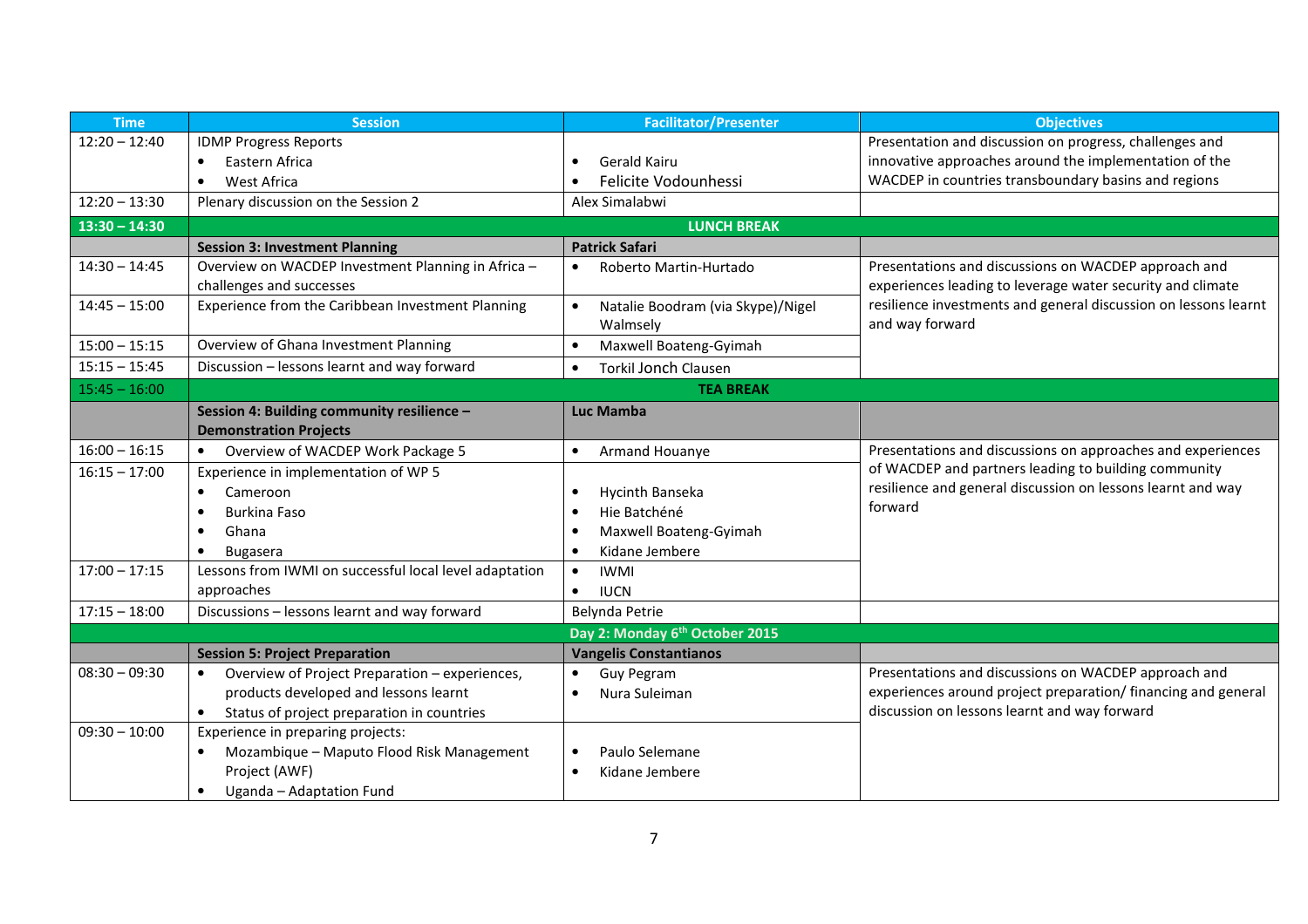| <b>Time</b>     | <b>Session</b>                                                                                                                                                                                                                                                                                                                                                                                                                                                                                                                                                            | <b>Facilitator/Presenter</b>                                                                                                           | <b>Objectives</b>                                                                                                              |  |
|-----------------|---------------------------------------------------------------------------------------------------------------------------------------------------------------------------------------------------------------------------------------------------------------------------------------------------------------------------------------------------------------------------------------------------------------------------------------------------------------------------------------------------------------------------------------------------------------------------|----------------------------------------------------------------------------------------------------------------------------------------|--------------------------------------------------------------------------------------------------------------------------------|--|
| $10:00 - 10:45$ | Discussions - lessons learnt and way forward                                                                                                                                                                                                                                                                                                                                                                                                                                                                                                                              | <b>Guy Pegram</b>                                                                                                                      |                                                                                                                                |  |
| $10:45 - 11:00$ | <b>TEA BREAK</b>                                                                                                                                                                                                                                                                                                                                                                                                                                                                                                                                                          |                                                                                                                                        |                                                                                                                                |  |
|                 | Session 6: Developing 2016 Work Plan                                                                                                                                                                                                                                                                                                                                                                                                                                                                                                                                      | <b>Dam Mogbante</b>                                                                                                                    |                                                                                                                                |  |
| $11:00 - 11:30$ | WACDEP financial overview and update on 2016<br>$\bullet$<br>project budget allocations based on the actual<br>expenditures and current funding situation<br>Presentation and discussion on guidelines to<br>$\bullet$<br>develop and finalize 2016 WACDEP budgeted Work<br>Plans                                                                                                                                                                                                                                                                                         | Peter Nyman/Ralph Philip                                                                                                               | The current financial position of the WACDEP is understood as<br>the foundation to prepare Regions and countries 2016 budgets. |  |
| $11:30 - 13:30$ | Group works to develop the 2016 WACDEP budgeted<br><b>Work Plans</b>                                                                                                                                                                                                                                                                                                                                                                                                                                                                                                      | All                                                                                                                                    | Guidelines to elaborate and finalize the 2016 WACDEP<br>budgeted Work Plans is discussed and understood                        |  |
| $13:30 - 14:30$ | <b>LUNCH</b>                                                                                                                                                                                                                                                                                                                                                                                                                                                                                                                                                              |                                                                                                                                        |                                                                                                                                |  |
|                 | <b>Session 7: Developing Regional Project Documents</b><br>$(2017 - 19)$                                                                                                                                                                                                                                                                                                                                                                                                                                                                                                  | <b>Vangelis Constantianos</b>                                                                                                          |                                                                                                                                |  |
| $14:30 - 15:00$ | Developing Regional Project Documents (2017 - 19)<br>$\bullet$<br>Overview of the Budget Overview (2017 - 19)<br>$\bullet$                                                                                                                                                                                                                                                                                                                                                                                                                                                | Andrew Takawira<br>$\bullet$<br>Peter Nyman                                                                                            |                                                                                                                                |  |
| $15:00 - 16:30$ | Looking forward - Opportunities for WACDEP<br>implementation<br>NAP $GSP -$ supporting the NAP process<br><b>Green Climate Fund</b><br>$\bullet$<br>Climate Funds - GEF, AF, SCCF, LDCF<br>$\bullet$<br>Climate Investment Funds MDBs - WB, AfDB<br>$\bullet$<br>Africa Resilience Initiative (Support to AGN)<br>$\bullet$<br>Potential Partners for Project Preparation Support<br>(UNDP, UNFCCC, UNICEF, UNEP, FAO, WHO etc.)<br>SDG Initiative - opportunities and alignment<br>$\bullet$<br>Regional budget figures for 2017-2019<br>Plenary discussion<br>$\bullet$ | Susanne Skyllerstedt<br>Maika Muller<br>Alex Simalabwi<br>$\bullet$<br>Andrew Takawira<br>$\bullet$<br>Peter Nyman<br>All<br>$\bullet$ | Priorities and opportunities for Regions to define Project<br>Documents (2017 - 19) to implement the WACDEP are<br>understood  |  |
| $16:30 - 16:45$ |                                                                                                                                                                                                                                                                                                                                                                                                                                                                                                                                                                           | <b>TEA BREAK</b>                                                                                                                       |                                                                                                                                |  |
| $16:45 - 17:00$ | Close of the day 2, recap and way forward                                                                                                                                                                                                                                                                                                                                                                                                                                                                                                                                 | All<br>$\bullet$                                                                                                                       |                                                                                                                                |  |